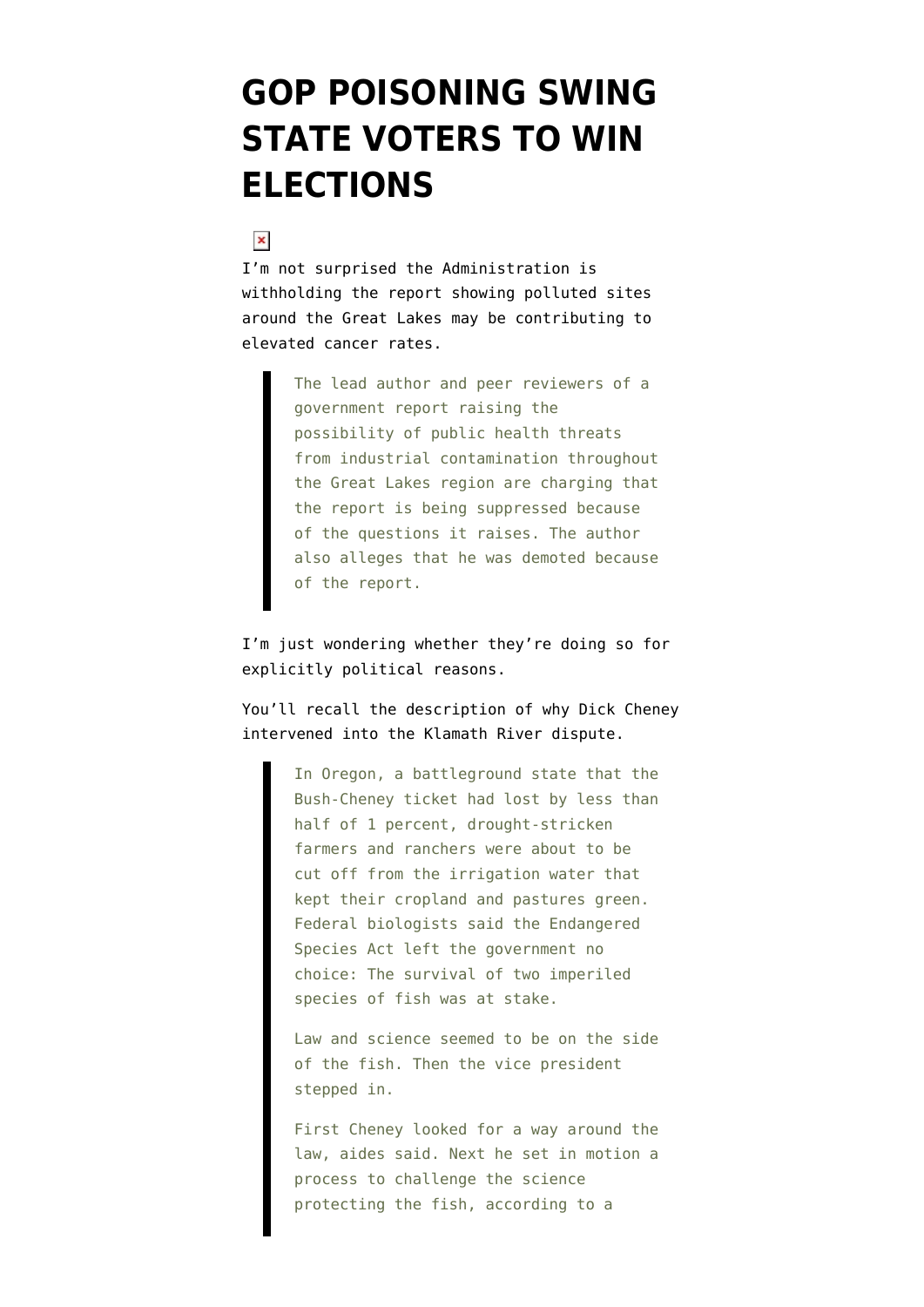former Oregon congressman who lobbied for the farmers.

Because of Cheney's intervention, the government reversed itself and let the water flow in time to save the 2002 growing season, declaring that there was no threat to the fish. What followed was the largest fish kill the West had ever seen, with tens of thousands of salmon rotting on the banks of the Klamath River.

Characteristically, Cheney left no tracks. [my emphasis]

After deciding for farmers over fish, the Administration did a bunch of photo ops to claim credit with voters in the area.

> It was Norton who announced the review, and it was Bush and his political adviser [Karl Rove](http://blog.washingtonpost.com/cheney/about/cast_of_characters/#Rove) who traveled to Oregon in February 2002 to assure farmers that they had the administration's support.

[snip]

Norton flew to Klamath Falls in March to open the head gate as farmers chanted "Let the water flow!"

Now, as the map included in the report makes clear, this report is talking about toxic hazards in the potential swing states of MN, WI, MI, and OH. Add in the potential swing Congressional Districts around Buffalo, and I can certainly see why the Administration wouldn't want voters to know they had increased cancer risks because of the industrial pollution in their neighborhood, particularly not with a corporate friendly Administration that didn't make such toxic hazards a priority. The WaPo article notes that the CDC won't commit to an official release date for this report.

> Nowak said that there was no set date for publication, and that the release